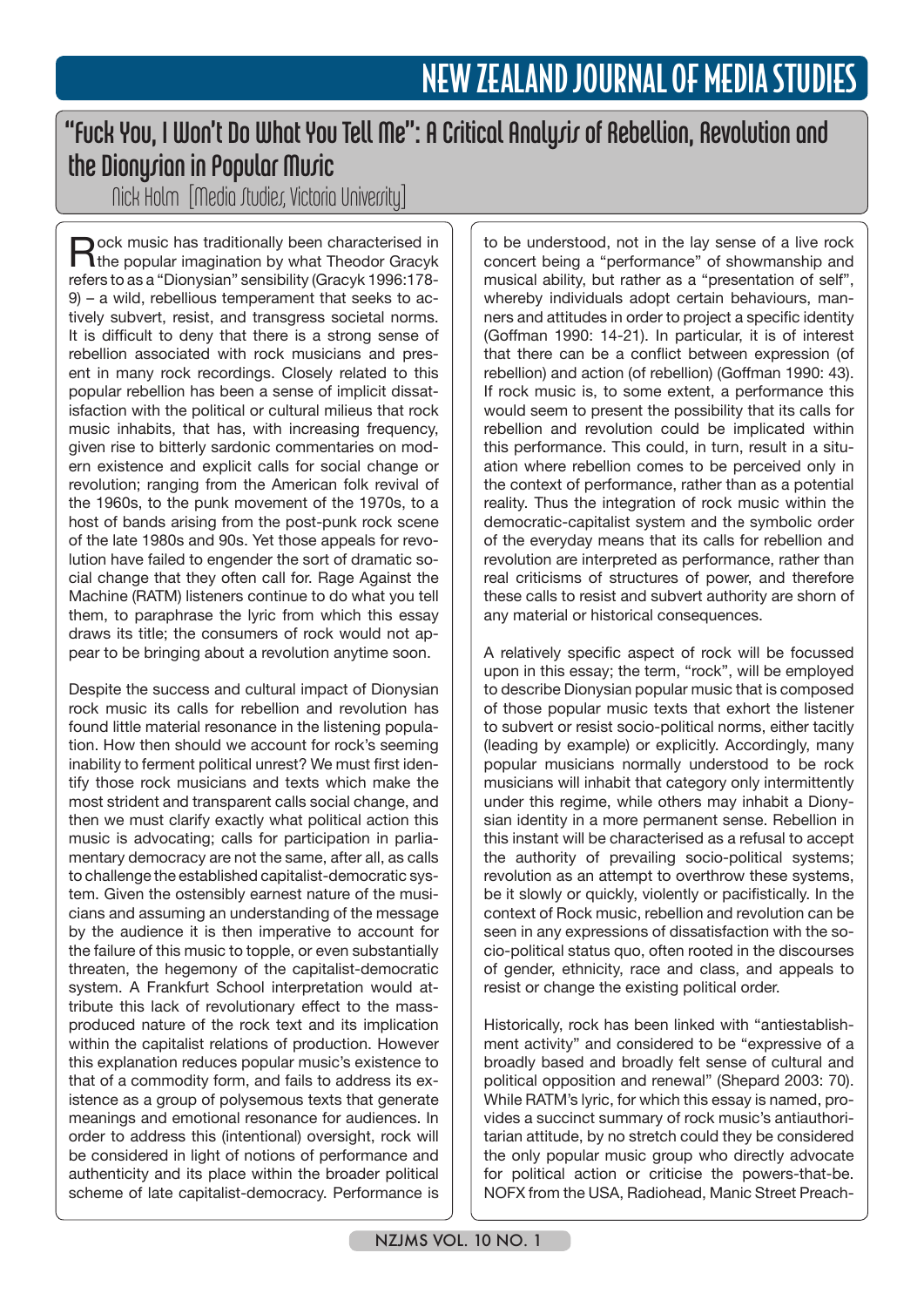ers and, more classically, the Sex Pistols from the UK, to some extent, Living End from Australia and Shihad from New Zealand could all be considered examples of rock bands who incorporate political, predominantly Marxist or Anarchist-inflected, critiques into their music, often drawing on leftish punk influences. Nor does this short list begin to account for the multitude of groups, many operating within the "pop punk" and "nu metal" (sic) genres, who have railed against "the system", "the establishment", or one of many other synonymous terms, in recent years.

This rebellion can take may forms; from extra-musical publicity stunts and appearances; to lyrical statements of dissent or unrest, and calls for uprising or revolution; to more formal musicological features such as beat and noise which can, and have, been used to subvert and attack social norms (Gracyk 1996: 99- 148). This particular discussion will focus primarily on lyrical content, though it is acknowledged that an analytic strategy that separates lyrics and sonics is regarded by many as problematic (Kahn-Harris 2003: 83). However, due to the abstract and complex nature of socio-political criticism, it is almost mandatory that commentary on the topic be delivered via the precision of a linguistic, rather than musical, sign system, which is much better suited to the communication of complex meanings. That is to say, lyrics can be held forth as an (unambiguous) indicator of a song or a musician's explicit politics, where as guitar solos or bass lines cannot, because, though clearly Dionysian, they cannot bear the weight of the sophisticated meanings necessary for socio-political critique. While it is possible for a listener to avoid the extra-musical posturing of RATM, and to interpret the chaotic use of noise and distortion in a non-political context, it is almost impossible for them to misconstrue the howled repeated refrain of "Fuck you, I won't do what you tell me", with which the song ends as anything other than a direct challenge to authority. Different listeners will, of course, interpret this lyric in different ways, dependant on their listening context and habitus (Hall 1997: 29-32), but it is likely that all non-aberrant readings will at least recognise the implied rebelliousness, though it may be inflected with personal, social or political meanings. It can also be assumed that the more familiar a listener is with RATM and associated texts, the more likely they are to construe the lyric as a direct call for political disobedience, which acts as a recurring motif within the group's work. Nor is this explicit political engagement limited to RATM. As another example, in 1998, a Welsh Rock group, Manic Street Preachers (Manics) reached number one in the UK charts with their single, "If You Tolerate This Then Your Children Will Be Next" ("Manic Street Preachers" Wikipedia), the chorus of which was a repetition of the song's title. While the song technically refers to the Spanish Civil War, a more abstract reading is also possible where "This" refers to contemporary, rather than historical, political circumstances. This particular reading is reinforced by the accompanying music video, which presents an warped anomic vision of a family picnic, the symbol of banal social norms par excellence, with the family replaced by eerie faceless ciphers.

The "politics" advocated for by these musicians should not be considered simply congruent with customary party politics, but rather more representative of what Grossberg labels "critical/oppositional" rock (Grossberg 1997: 48). Although many musicians do enter the political arena to advocate for particular political parties or policies, for example Tony Blair and the Britpop groups (Harris 2003: xiii-xxii), musicians such as RATM and the Manics operate at a considerable distance from mainstream politics and are more prone to sweeping criticisms than directed attacks on specific political figures or parties (the notable exception is, of course, George W. Bush, who has been openly denounced by many musicians). In this instance, "politics" refers not to participation in the electoral process, but rather to denouncements of the entire capitalist-democratic political system and process; often in the form of calls to resist, denounce or overthrow a hierarchal system which oppresses and controls the masses - a position that draws heavily on Marxist or Anarchic rhetoric. The "system" in this instance is taken to be alternatingly: alienating, capitalist, materialistic, militaristic, unjust, consumerist and oppressive. Therefore, political rock can be defined as popular music which encourages listeners to regard the current economic-political system as possessing any or all of those features listed above; and, either explicitly or by implication, encourages its listeners to subvert, or resist the capitalist-democratic system through actions above and beyond those normally permitted under the Western democratic process. Given that the production, distribution and consumption of popular music is almost entirely reliant upon contemporary capitalist relations of production and consumption (Gracyk 1996: 178-9), this would appear to be a problematically self-defeating stance. Without the capitalist system that is denounced by many of these politicised rock groups, popular music, as it is currently understood, could simply not exist.

Many critics have addressed this apparent contradiction by attempting to locate it within a temporal context; arguing something along the lines of, "Whether or not it has become 'establishment culture,' it does seem that rock is losing its power to encapsulate and articulate resistance and opposition" (Grossberg 1992: 9). Many histories of rock music echo this idea, that rock was once capable of voicing a legitimate call for rebellion, but has now surrendered any real ability to offer political or social criticism as a consequence of commercialisation and cooption (Eyerman and Jamison 1995 451-2, Garafalo 2002: 365-77). This narrative is repeated on a micro-scale every time a group or musician is accused of 'selling out', where by musicians are thought to lose their ability to offer oppositional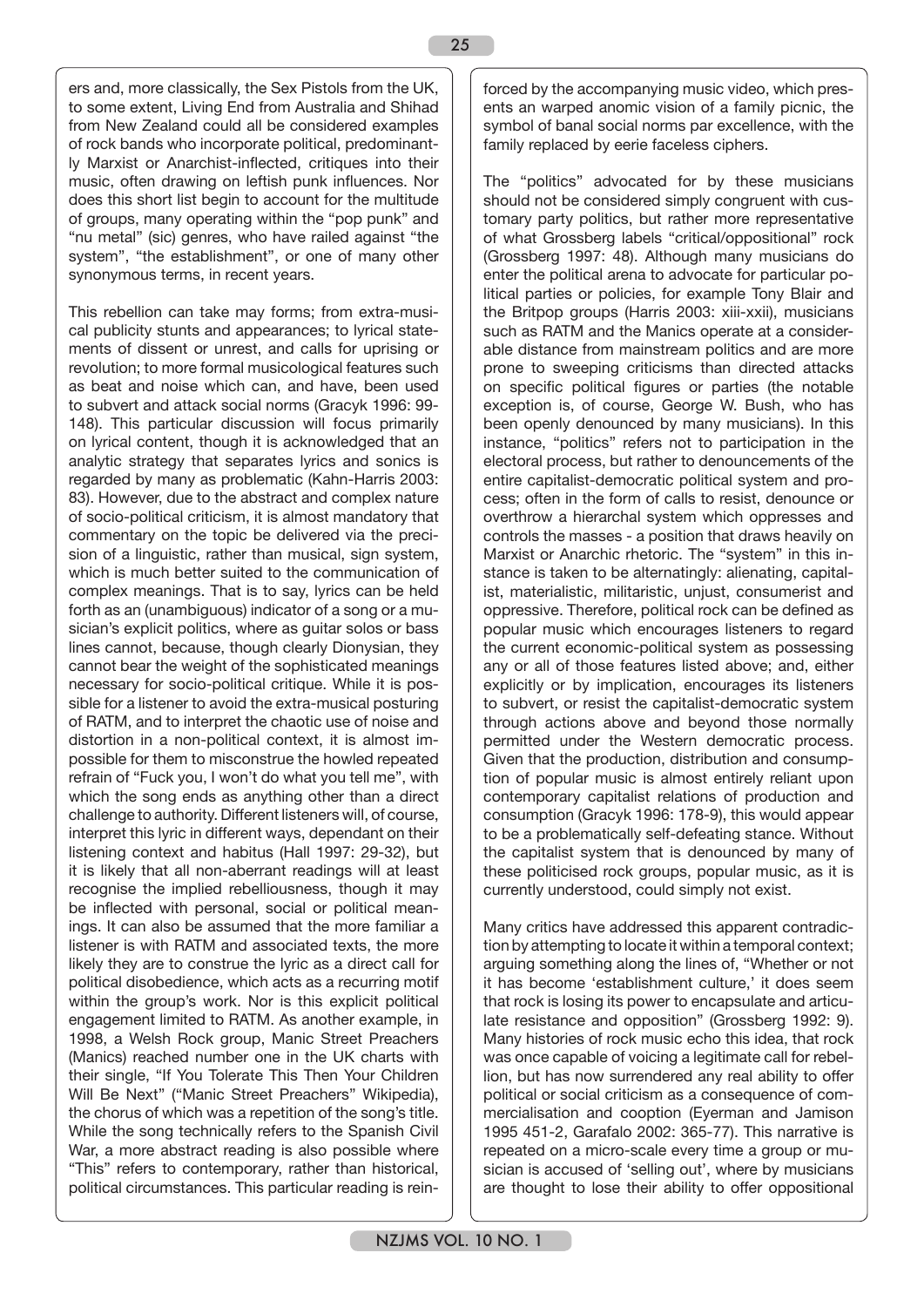political comment, as well as their artistic authenticity, once they attain a popular following or financial success. Gracyk, however, gives us grounds to reject this narrative, pointing out that "Dionysian authenticity" functions, sometimes consciously, as a selling point as well as a "standard for artistic success" (Gracyk 1996: 183). Groups such as Manics and RATM have attained popularity because of their anti-authoritarian stances, not in spite of them. Therefore, as their success has arisen, in part, as a result of their politicised music it would seem illogical for the groups to discontinue their criticisms of existing power structures and relations after achieving popular success. Indeed it is difficult to determine any discernible softening in the political stance, either lyrically or extra-musically, of either band's output following their mainstream successes; in 2001 the Manics became the first Western rock band to play in Cuba ("Manic Street Preachers" Wikipedia), just a year after their latest single had topped the UK charts. Yet the chart-topping success of these avowedly political artists did not translate, in these instances, into any perceivable change in their politics of their mass, mainstream audiences – "The political activism of many rock performers [has] had little impact on people's willingness or desire to actively participate in political struggle or even to voice controversial oppositional opinions" (Grossberg 1992: 168). While it may be a little premature, not to say narrow-minded, to adopt this view as an absolute - after all who is to say that Amnesty-sponsored concerts or Band Aid-style events do not raise general awareness of particular issues - it clearly applies in this situation; when a hit single calls for wanton acts of civil disobedience, the fans do not man the barricades. This poses a seeming paradox; the widespread acceptance of rock's rebellion seems to have robbed it of any widespread influence.

One potential explanation, drawing on the work of the Frankfurt school, is that as a musician's work becomes more popular it ceases to be consumed as a work of creativity and meaning, and instead becomes implicated in the dominant systems as a commodity, stripping it of its radical political potential. Gracyk attributes arguments, such as these, which seek to "separate artistry and commercial entertainment in order to deny the aesthetic merits of the later" (1996: 151), to the continued influence of the early cultural critic, Theodor Adorno and his ilk. Adorno argued that popular music could be distinguished from serious music through its extensive use of standardisation, which conditioned the audience into "a system of response mechanisms wholly antagonistic to the idea of individuality in a free liberal society" (2000: 200-1). Any sense of authentic response, be it tears or the expression of political unrest, was simply a moment of catharsis: "Music that permits its listeners the confession of their unhappiness reconciles them, by means of this 'release', to their social dependence" (Adorno 2000: 208). Thus popular music, political rock included, becomes nothing more than a "substitute for confrontation with our social reality" (Gracyk 1996: 157). However, while this argument does provides a possible explanation for the failure of rock's call for revolution - the repetitive standardisation of popular music engenders only passive consumption, which stifles any potentially rebellious or subversive content - it fails to account for the real listening practices of rock audiences: what Finnegan calls "the complex ways fans experience the music: their shared enthusiasms, experiential conventions in 'becoming-a-fan' narratives, [and] sense of personal connection" (Finnegan 2003: 185). Adorno's monolithic construction of the music industry contradicts the reality that the meanings of songs and lyrics are interpreted differently by different audiences in different contexts (Gracyk 1996: 167). Although the commodity form of popular music is still important, it is only part of a wider framework of production, consumption and interpretation, as Gracyk argues, "Social context, including both the means of production and access to music, is the major factor determining both the music's significance and the audience's response" (1996: 155).

When we consider the social context of political rock it would not be amiss to consider the political aspects of the social context as particularly relevant. After all, it is often percieved political injustices perpetrated within society by the capitalist system that provide the apparent inspiration for politicised rock groups. If we were to take the lyrics from Radiohead's "No Surprises", "Bring down the government, they don't, they don't speak for us", as a representative example, it would appear that the current political system is entirely at odds with politicised music. Those in a position of authority and control would therefore be expected to be extremely intolerant and oppositional towards musicians and fans of politicised music. A quick examination shows that this is hardly the case though, with many politicised bands, including Radiohead, finding mainstream success and their music being used in advertisements, movies and video games. Thomas Frank proposes a solution to this seeming contradiction, arguing that "corporate America is not an oppressor but a … facilitator of carnival, our slang-speaking partner in the quest for that ever-more apocalyptic orgasm." (1997b: 319). And while Frank focuses on the United States in particular, there is no reason to suppose that his argument cannot be extrapolated to include the commercial cultures of the entire Anglophone world. The basic thrust of his argument is that the capitalist system, rather than opposing calls for revolution, actively encourages critique and comment because:

[With] 'rebellion,' two of late capitalism's great problems could easily be met: obsolescence found a new and convincing language, and citizens could symbolically resolve the contradiction between their role as consumers and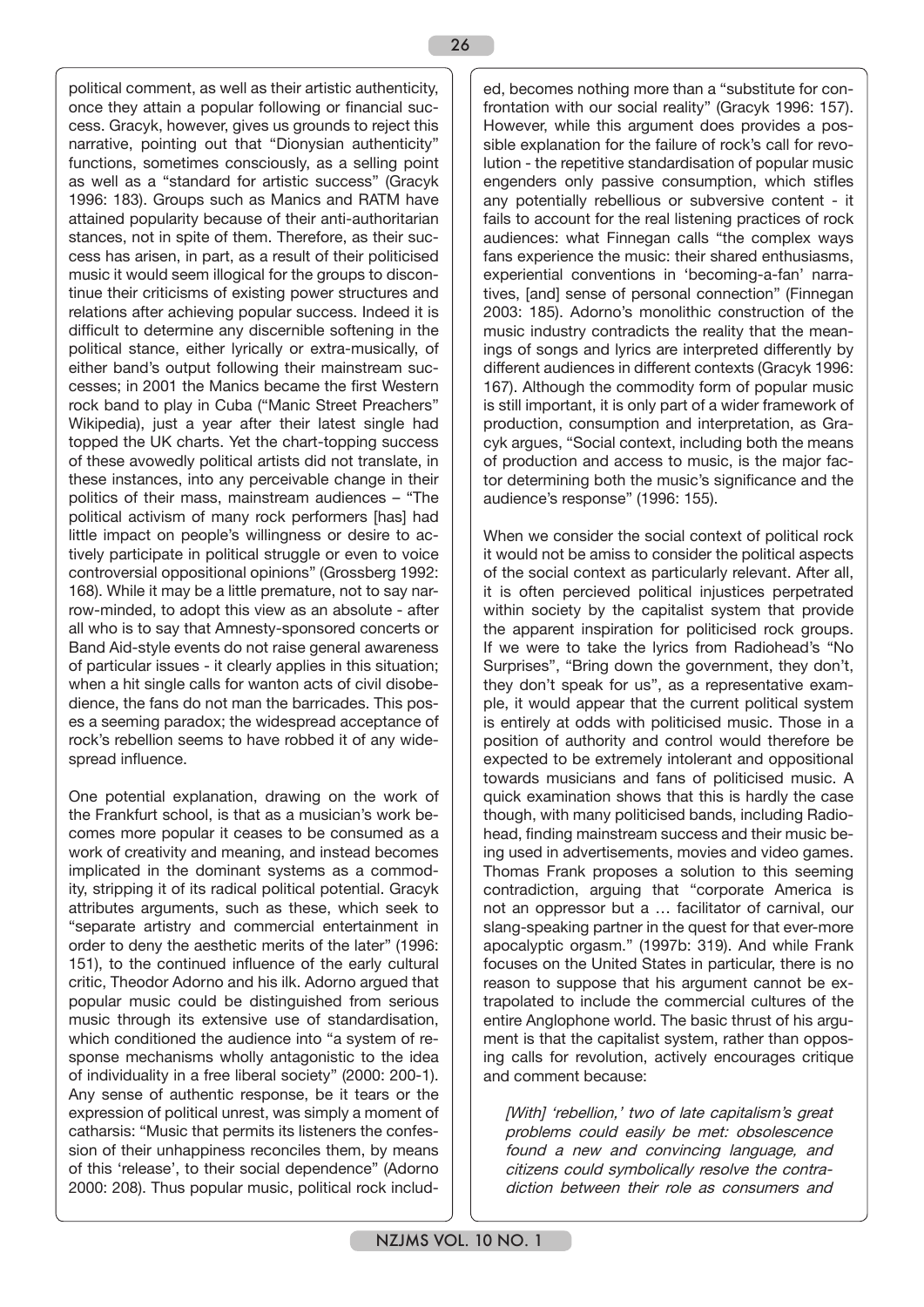their role as producers… a cultural perpetual motion machine in which disgust with the falseness, shoddiness, and everyday oppressions of consumer society could be enlisted to drive the ever-accelerating wheels of consumption. (Frank 1997a: 31)

Working within the model implied above, it would therefore appear to be in the capitalist systems' best interest to foster, rather than oppose, demands for revolution, because constant calls to overturn the old help reinforce the planned obsolescence of consumer goods that drives the late capitalist economy. This presents a possible explanation for the why the mass media would disseminate apparently revolutionary and subversive messages, such as the 1996 Coca-Cola advertisement that declared, "The CYBERNAUT [computer] generation is intrinsically anarchistic, endlessly antiauthoritarian and hates corporate America" (qtd. in Frank 1997a: 133). These messages are disseminated because the revolution stimulates consumer demand.

This process has direct parallels within political rock, which must, like commodity goods, constantly update itself in order to retain its appeal. The difference is that where as in the case of consumer goods this need to update arises as a result of the cycling of fashions, in rock this arises from the contradiction between its need for authenticity and its inescapable implication within the capitalist economy. The discourse of Rock ensures that Rock music must constantly appeal to notions of authenticity as markers of quality; an authenticity that in the case of politicised rock takes the form of political stands and revolutionary rhetoric. Grossberg characterises this drive for authenticity as rock's requirement to construct itself as outside of everyday existence, "Rock … attacked, or at least attempted to transcend, its own everyday life … by appropriating the images and sounds of an authenticity constituted outside of, and in part by the very absence of, everyday life" (1992: 150-1). However, by virtue of its implication within the contemporary economic and political milieu, rock is always tied back to commodity capitalism and therefore cannot transcend its everyday economic realities. Thus politicised rock acts to inadvertently transfer the ideas of revolution and rebellion - concepts that give rise to images and sounds that are quite clearly outside of the everyday life of rock music consumers in the Western world, and therefore potential sites of authenticity - into the symbolic order of the everyday. This process depoliticises ideas of rebellion, rendering them effectively inauthentic, and therefore leaving rock with further need to demonstrate its authenticity through the incorporation of more extreme expressions of antiauthoritarian sentiment and revolution:

Rock must constantly change to survive; it must seek to reproduce its authenticity in new forms, in new places, in new alliances. It must constantly move from one centre to another, transforming what had been authentic into the inauthentic, in order to constantly projects its claim to authenticity. (Grossberg 1992: 209)

According to this formulation, politicised rock debases the revolutionary political views it believes it is propagating by appropriating them into the sphere of the everyday and thus rendering them inauthentic. When criticisms of worker alienation and military build-up appear alongside invocations of love and dancing on the Top 40, or simply within the wider field of popular music, there is a potential that the revolutionary claims will becomes just another aspect of the performance.

However it does not follow that a performed rebellion is necessarily an inauthentic rebellion. As argued earlier, the distinction between authentic and inauthentic in the context of rock is false and serves only to "imprison and perplex" discussions regarding rock (Gracyk 1996: 183). "Authentic" rebellion is a selling point in rock, and there is no reason to suppose that success leads necessarily to artistic or political compromise or renders this rebellion any less authentic. Rather it is the authenticity of these rebellions that, ironically, makes them so counter-revolutionary. As Warren Susman points out, American history is replete with examples of revolutionary intentions leading to conservative consequences as a result of the radical tradition's grounding in myth, rather than history (2003: 64-9). In many instances, the reasons given for political rock's rebellion are in line with corporate marketing strategies, or in support of causes, which already have the (superficial) backing of the system. Grossberg's examples of rock festivals supporting fashionable causes illustrates this point – "While such events may serve a valuable education and public relations function, the causes often guarantee the audience's sympathy and agreement: it is hard to be for torture, starvation or apartheid" (1992: 168). By invoking rebellion and political criticism in the name of already popularly supported causes, those musicians ensure that rebellion becomes seen as an authorised action, one that can be carried out within the parameters of a democratic late capitalist society. This should not be taken to say that the call for revolution is in anyway inauthentic, and this not mean to second-guess the intentions of the musicians or their listeners. However, what this does mean is that potentially revolutionary energies become channelled towards socially constructed strawmen, as Herbert Marcuse writes, "what had been part of the permanence of life, now becomes a concert, a festival, a disc in the making… And as this music loses its radical impact, it tends to massification: the listeners and co-performers in the audience are masses streaming to a spectacle, a performance" (1972: 115) Rebellion takes on, in his words, an "aesthetic form" (Marcuse 1972: 114), and becomes something to be performed and consumed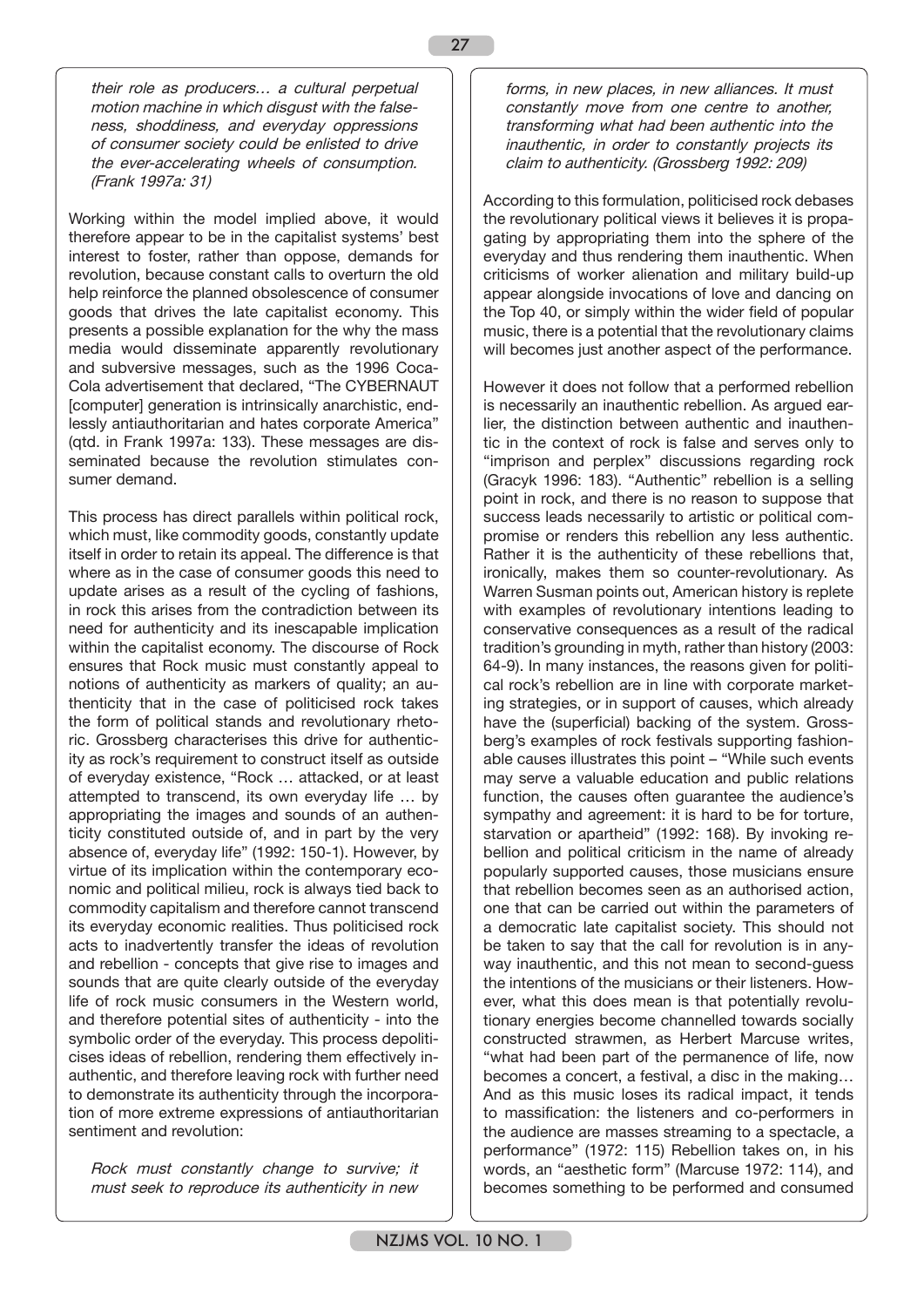as part of the symbolic order, rather than being carried out in a material or historical sense.

This formulation runs counter to the argument advanced by Eyerman and Jamison, who assert that popular music within the context of the USA in the 1960s "provided a sense of identification as well as rallying strength to resist authority" (1995: 457) and thus did matter in a historical sense. In their account, the folk revival was central to, and essential for, the success of the various social movements that were active at the time. Thus the performance of rebellion is argued to have supported a legitimate political movement with material political goals, and thus existed as more than simply an empty performance. Two points must be noted in respect to this: firstly that this relies upon a somewhat naïve and under-theorised notion of popular music, as pointed out by Frith (1999: 579) and Street (2000: 258); and secondly, that the movements referred to, for the most part, failed to enact any major long-term change in the capitalist-democratic system; their impact was limited, primarily, to the symbolic order. Eyerman and Jamison admit as much, noting that the "[oppositional consciousness] turned out, however, to be a consciousness that was extremely difficult to transform into effective political practice; its larger impact … was instead to be on the mores and values of popular culture." Despite their insistence that popular culture can influence social movements, even Eyerman and Jamison concede that the actual political outcomes are limited at best. This would then appear to reinforce, rather than refute, the current argument; that politicised-rock, despite its calls for rebellion, could not, and can not, help but fail to have any real impact beyond that of performance and the symbolic. In these circumstances criticism of authority becomes an end in itself, an end that is implicated within the system it criticizes, and that sees the promulgation of revolutionary messages as a performance necessary for retaining a particular brand of rock authenticity. Consequently, rock's call to rebel against authority leads only to a performed revolution; and while this still may be authentic and well intentioned, it is effectively powerless, because it lacks any progressive or transgressive purpose outside the symbolic. Performed revolution becomes concerned with the accumulation and consumption of texts that operate within the discourse of revolution, rather than with the enactment of political change. Thus it can be argued that while political rock does authentically engage with a critical view of the social and economic system, it does so only within the barriers set by that system. No real boundaries are crossed; and by constructing what they say as revolutionary, politicised rock lyrics potentially distract from unauthorised, more transgressive or subversive, political critique. The impetus placed on rock to produce a Dionysian persona has the side effect that any political or revolutionary stance produced almost immediately becomes rockas-usual, safely ensconced within the realm of the

everyday. Gracyk's summary of the overall effect is thus not very confident of the revolutionary potential of rock music:

Rock, infused with the mythology of rebellion, would seem to attract an audience who cannot actually rebel and overthrow the system. We are to conclude that middle-class white teens are attracted to counterculture music … because it openly speaks of an oppressive system that they dare not confront; the temporary release comes from its frank admission that contemporary life sucks. (1996: 158)

This would seem to be an awfully negative prognosis for anyone who regards rock as a potential vehicle for the revolutionary, or even politically critical, ideas with which it has been historically associated. Is there, then, any foreseeable way in which rock could produce a meaningful political critique? Fortunately, yes. The limitations previously discussed have all arisen as a result of rock music's inability to critique its own existence as a commodity form that circulates within a dynamic socio-political context. However, it is conceivable that if political rock musicians were to offer a deconstruction of the rules and systems of the rock industry that made explicit the role those systems played in disempowering and normalising calls for rebellion, this would serve to reposition further political claims beyond mere performance. If a rock song were to able to offer a critique of both its own Dionysian conventions and its commodity form, this could create the conditions for political comment that acknowledged, and in doing so moved beyond, the limits enforced by the field of popular music. It does not follow that simply by making evident the conditions of its own production, a rock text automatically becomes a political text capable of bringing about rebellion and revolution, far from it. But such deconstruction is a necessary prior condition to the success of a politicised text, without it the revolution becomes simply revolution-as-performance. In order to demonstrate how such a text might function, I would propose that the Electric Six's song "Rock and Roll Evacuation" meets these criteria of political engagement and selfreflexive awareness. Treading the thin postmodern line between parody and celebration the lyrics of "Rock and Roll Evacuation" simultaneously subvert the Dionysian rock paradigm and offer a political comment on militaristic society in the lines – "We are disposable creations, they're throwing us away/ Ignoring everything that we do and everything that we say/ Mr President, make a lot of money sending people you don't know to Iraq/ Mr President, I don't like you. You don't know how to rock!" The political utility of this strategy was noted by at least one reviewer; Mike Barthel of the Village Voice referred to these lines as "Those 12 seconds [are] the best political music ever made, because they acknowledge the genre's limitations: In rock, we condemn people for not rocking, and indeed,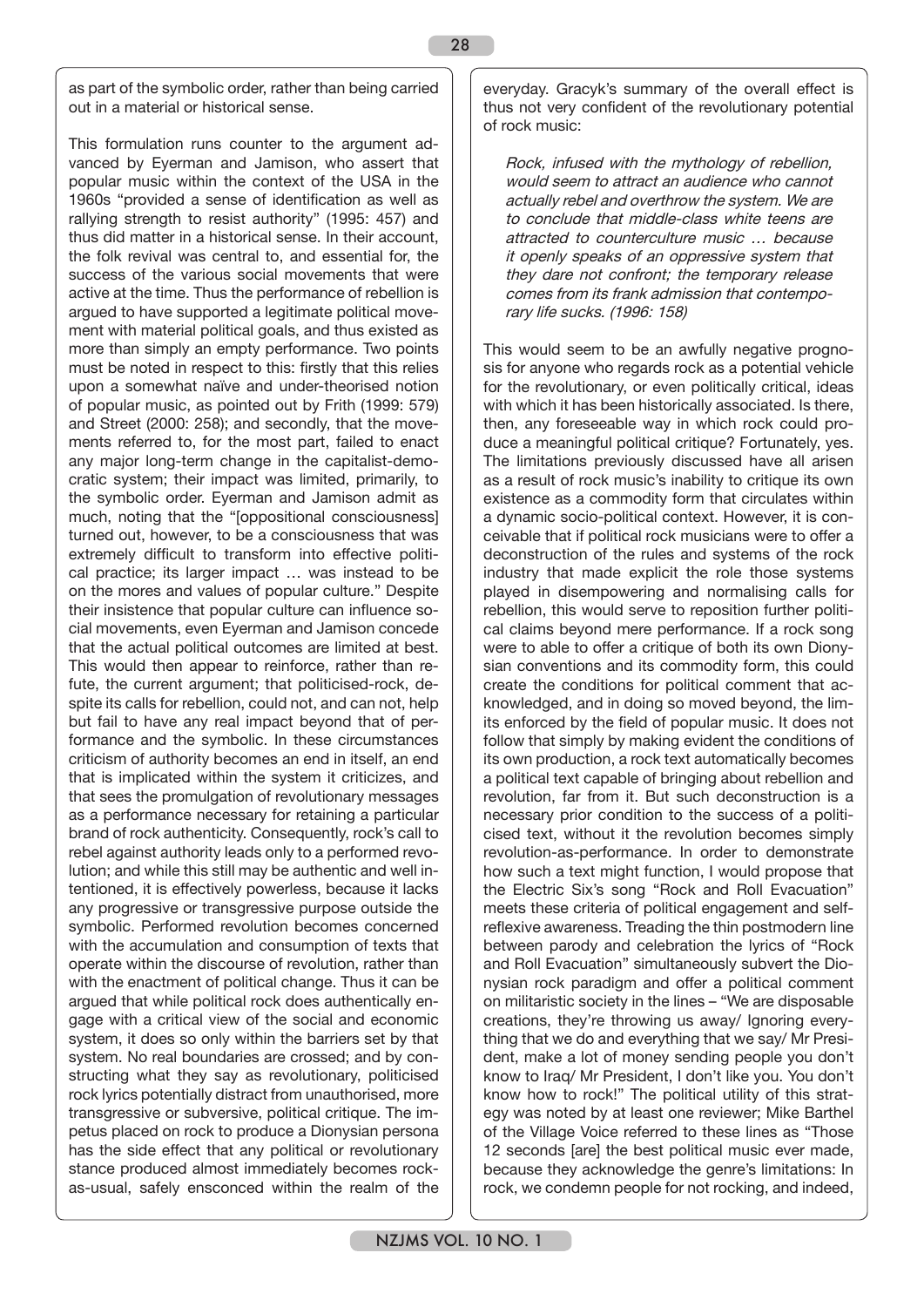the president does not rock" (2006).

Historically, the Dionysian sensibility has been central to the philosophy of rock music; more recently, it has taken the form of explicit political critiques and calls to subvert and rebel against the political and economic system of late capitalist-democracy. It is possible, to some extent, to gauge the political engagement of a band through recourse to their lyrics, the musical space most conducive to unambiguous communication of abstract ideas. However, the calls to revolution prevalent in the lyrics of several charting groups do not appears to have had any real effect upon the political engagement and activity of their listeners. Paradoxically, the more popular that a political band becomes, the less clout their politics appears to have. A Frankfurt School interpretation would attribute this to overdetermining commodity form through which rock music circulates, but this fails to account for the polysemous nature of the rock text and the active nature of the audience. An alternate explanation, drawing on the work of Thomas Frank, is that rock fails to secure its rebellion, because its seemingly subversive comments simply reflect the prevailing social and political climate. This reduces rock's political critique to the level of performance that serves to disempower rather than propagate more relevant political messages. Political comment becomes simply an extension of swaggering rock attitude. That is, except in those the rare occasions where political rock music critiques its own limitations as well as those of contemporary political milieu, which acts to simultaneously denaturalise the prevailing ideologies of both rock music and late capitalist society. Thus rock music still retains its potential to tear down society, though it just might have to tear itself down along the way.

## **Bibliography**

Adorno T (2000) On Popular Music In Storey J (ed) Cultural Theory and Popular Culture: A Reader University of Georgia Press Athens GA 197-209

Barthel M (2006) Gay Bar Vets Castigate President for his Utter Inability to Rock, Village Voice 18 Oct. 2006 Retrieved 8 November 2006 from http://www.villagevoice.com/music/0532,barthel,66649,22.html

Eyerman R and Jamison A (1995) 'Social movements and cultural transformation: popular music in 1960s' Media, Culture & Society Sage London 17 449-68

Finnegan R (2003) Music, Experience, and the Anthropology of Emotion In Clayton M, Herbert T and Middleton R (eds) The Cultural Study of Music: A Critical Introduction Routledge New York, NY 181-92

Frank T (1997) The Conquest of Cool University of Chicago Press Chicago IL

Frank T 1997 Why Johnny Can't Dissent In Frank T and Weiland M (eds) Commodify Your Dissent: Salvos from The Baffler Norton New York, NY 31-45

Frith S (1999) 'Review of Music and Social Movements: Mobilising Traditions in the Twentieth Century' Contemporary Sociology American Sociological Association Washington DC 28/5: 579-80

Goffman E (1990) The Presentation of the Self in Everyday Life Penguin Books London

Garofalo R (2002) Rockin' Out: Popular Music in the USA Prentice Hall Upper Saddle River NJ

Gracyk T (1996) Rhythm and Noise: An Aesthetics of Rock Duke University Press Durham NC

Grossberg L (1997) Dancing in Spite of Myself: Essays on Popular Culture Duke University Press Durham NC

Grossberg L (1992) We Gotta Get Out of this Place: Popular Conservatism and Postmodern Culture Routledge New York NY

Hall, Stuart (1997) The Television Discourse – Encoding and Decoding In Gray A and McGuigan J (eds) Studying Culture Aronld London 28-34

Harris J (2003) The Last Party: Britpop, Blair and the Demise of English Rock Fourth Estate London

Kahn-Harris K (2003) Death Metal and the Limits of Musical Expression In Cloonan M and Garafalo R (eds) Policing Pop Temple University Press Philadelphia 81-99

Manic Street Preachers Wikipedia: The Free Encyclopedia. Accessed 16 Oct 2006 from http://en.wikipedia. org/wiki/Manics

Marcuse H (1972) Counterrevolution and Revolution Beacon Press Boston MA

Shephard J (2003) Music and Social Categories In Clayton M Herbert T and Middleton R (eds) The Cultural Study of Music: A Critical Introduction Routledge New York NY 69-79

Street J (2000) 'Review of Music and Social Movements: Mobilising Traditions in the Twentieth Century' Popular Music Cambridge University Press London 19/2: 257-259

Susman W (2003) Culture as History Smithsonian Institution Press Washington D.C